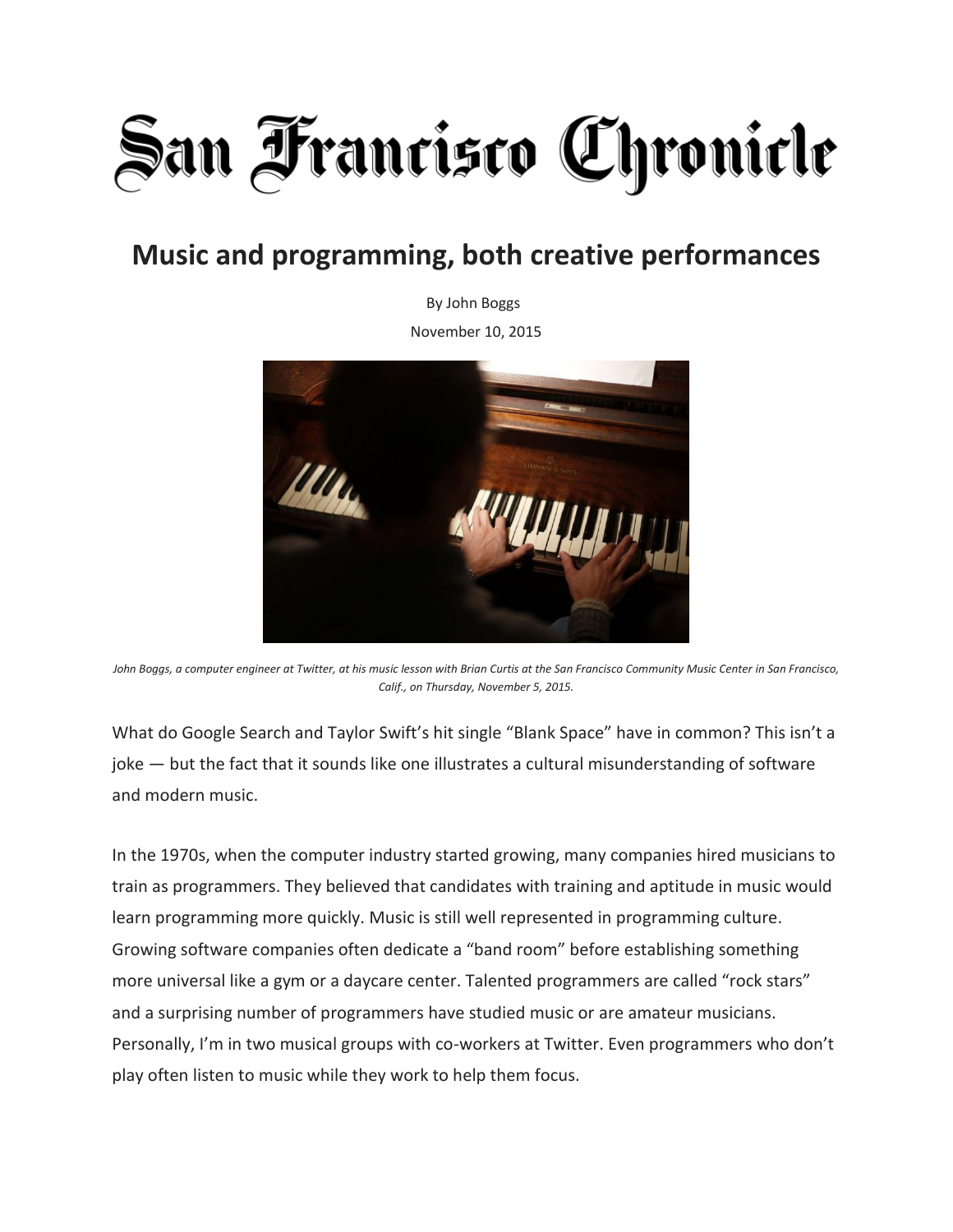The connection between music and programming works in the other direction, too. While writing this, I skimmed Spotify's "U.S. Top 50" playlist. In 40 of the 50 songs, I could hear digitally sequenced instrumentation. Sequenced parts are performed in software: The music is created on a computer and written directly to audio files without an intermediary step of amplification and recording. It feels fair to me to say that sequenced music *is* software. Those who study music learn patterns: arpeggios, cadences, the blues form, etc. Then, they create something larger using those patterns, often visualizing the work through music notation.

Programming is similar, except the patterns are things like "arrays" and "callbacks," and the notation is code. There is no procedure for writing a sonata or a search engine: It's a creative process that leverages exploration and experimentation. Both subjects have some theory, but what makes a great musician or programmer is largely good abstract reasoning and intuition for their field. Those skills are developed through practice more than study, and good music and computer science educators will tell you: "You have to do it, before you'll understand it."



John Boggs, a computer engineer at Twitter, at his music lesson with Brian Curtis at the San Francisco Community Music Center in San Francisco, *Calif., on Thursday, November 5, 2015.*